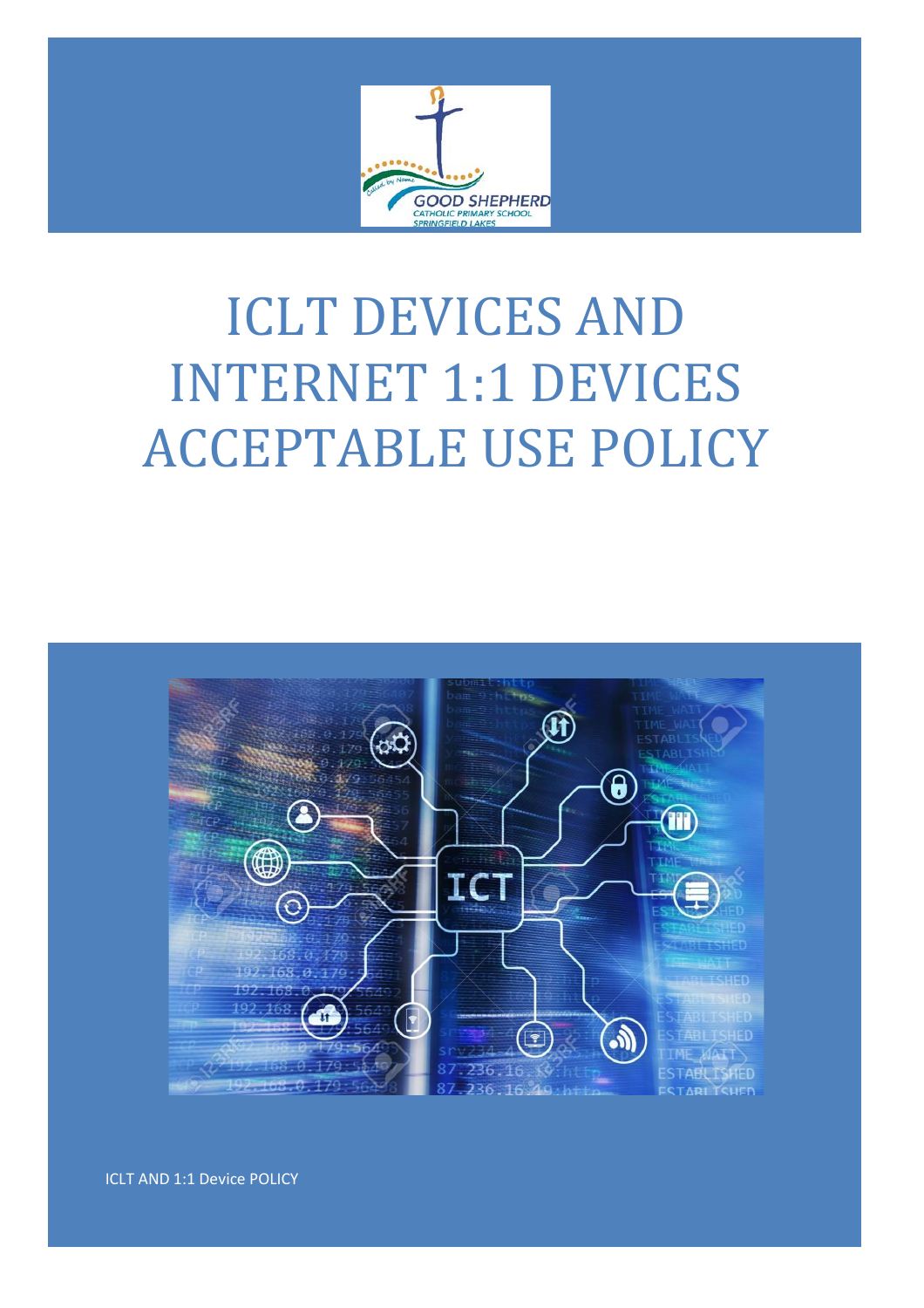

### **Purpose**

The purpose of this policy is to support the appropriate use and management of Good Shepherd Catholic Primary School Springfield Lakes and BCE's (*Brisbane Catholic Education)* mobile ICLT (*Information and Communication and Learning Technology)* devices, including iPads, mobile phones, and laptops/notebook computers. The policy also provides Good Shepherd with clear directions for staff, parents, and students in fulfilling responsibilities about accessing the 1:1 Device Program. This policy applies to all Good Shepherd staff who are BCE employees, as well as Good Shepherd students who understand and sign the **IT (***Information Technology)* **Acceptable Use Agreement**.

This policy must be read in conjunction with the *IT Acceptable Use* policy and *Code of Conduct.*

*As a Catholic Christian community, we educate all to live the gospel of Jesus Christ as successful, creative, and confident, active and informed learners empowered to shape and enrich our world.* (BCE Learning and Teaching Framework)

Furthermore, the Australian Curriculum reflects the *Alice Springs Declaration on the Educational Goals* for Young Australians that young people are entitled to develop the knowledge, skills and confidence to make ICT work for them at school, at home, at work and in their communities.

The Australian Curriculum describes specific knowledge, understanding and skills about technology and its use in ways that are interactive, multimodal and provide flexibility across contexts and audiences. Ways to use, share, develop and communicate with ICT are named within the content of individual Learning Areas of the curriculum and the use of ICT is integrated across all Learning Areas through the ICT General Capability.

Catholic Education is called to meet the challenges of learning in a digital age. Expressed in the words of Pope Francis, "*The revolution taking place in communications media and in information technologies represents a great and thrilling challenge; may we respond to that challenge with fresh energy and imagination as we seek to share with others the beauty of God".* (Pope Francis: 2014).

# **Rationale**

This policy will ensure that mobile ICT devices are procured, allocated, used, maintained and generally managed in a consistent way across Good Shepherd. Good Shepherd Catholic Primary School, Springfield Lakes recognises and values that learning and living are not two separate endeavours that staff and students engage with in isolation. Technologies and their uses are pervasive across all areas of our society and modern living.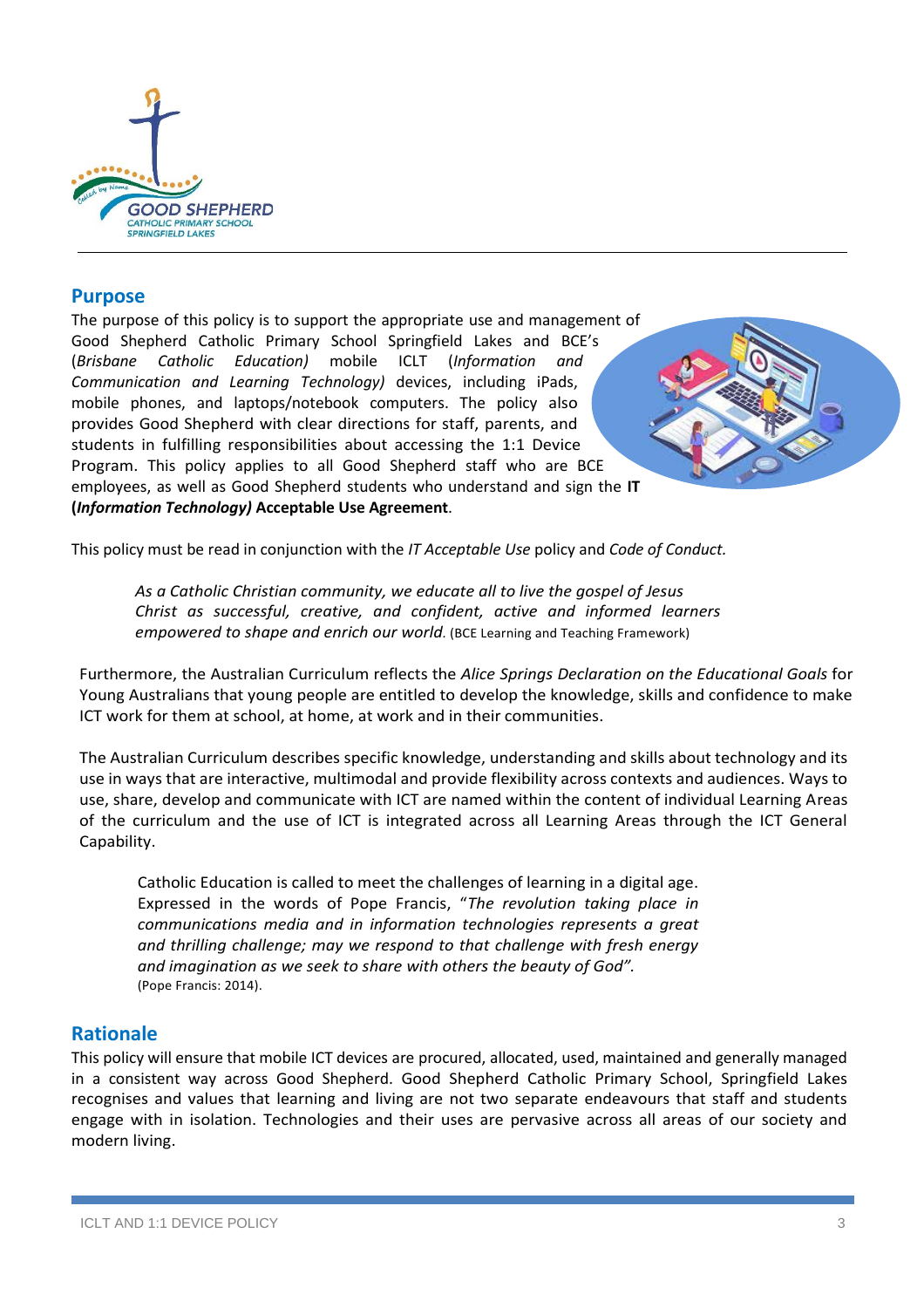In accordance to the teachings of the Catholic Church, communication must reflect the highest standard of accountability and sensitivity to the dignity of the human person. Students need also to critique the influence of social, political and economic structures in Australian society from a Gospel perspective. Media and other instruments of communication are particularly important.

In response, Good Shepherd ensures that use of 1:1 Device and learning of ICT, in the learning pods, takes place in flexible, resource-rich environments where technology supports connected, real-life and real-time learning and teaching.

Learning and Teaching at Good Shepherd is founded on the teachings of Jesus Christ. We believe our learners are the centre of the learning process, are actively engaged and co-creators of knowledge and meaning. We believe all students can be successful and provide many and varied opportunities for students to demonstrate success.

*ICT at Good Shepherd is viewed as an essential skill for our 21st Century learners. Students have access to and use of appropriate technologies to create, collaborate and communicate learning anywhere, anytime. Transformative pedagogies provide multi-model experiences to support innovative learning and to accommodate diverse learners. Good Shepherd's students use light, portable and adaptable devices (iPads) that are integrated into learning and teaching, in order to collaborate, communicate and inquire*. (Page 35, Good Shepherd Education and Development Brief).

# **Policy Statement**

Good Shepherd is committed to using technology to achieve efficiency and to drive productivity. Good Shepherd supplies staff with devices for the purpose of Teaching and Learning. When used appropriately, mobile ICT devices can help facilitate collaboration and the sharing of knowledge. A coordinated approach to managing mobile ICT devices protects the value of the assets, reduces waste and ensures value for money. It is efficient, supports economies of scale and leads to a reduction of risk and cost for Good Shepherd.

Good Shepherd's Principal, with the Leadership Team approve the procurement and allocation of school mobile phones, where and if appropriate.

Good Shepherd Staff must comply with this policy and supporting procedures. Non-compliance with this policy will be treated as a breach of employment or contractual obligations and may lead to Good Shepherd, as part of Brisbane Catholic Education, taking appropriate action.

# **Principles**

**Good Shepherd Staff will comply with the following principles:**

- **stewardship:** responsible and sustainable management and use of resources to protect assets; avoid extravagance; reduce waste; and ensure value for money
- **integrity:** as Good Shepherd obtains mobile ICT devices through approved processes; use devices with due care, professionalism and for core business purposes
- **compliance:** BCEO employees and school staff work with Office Services and Information Technology Services to obtain mobile ICT devices; schools procure mobile phones under the Telstra Business Services Agreement and with approval from the Principal.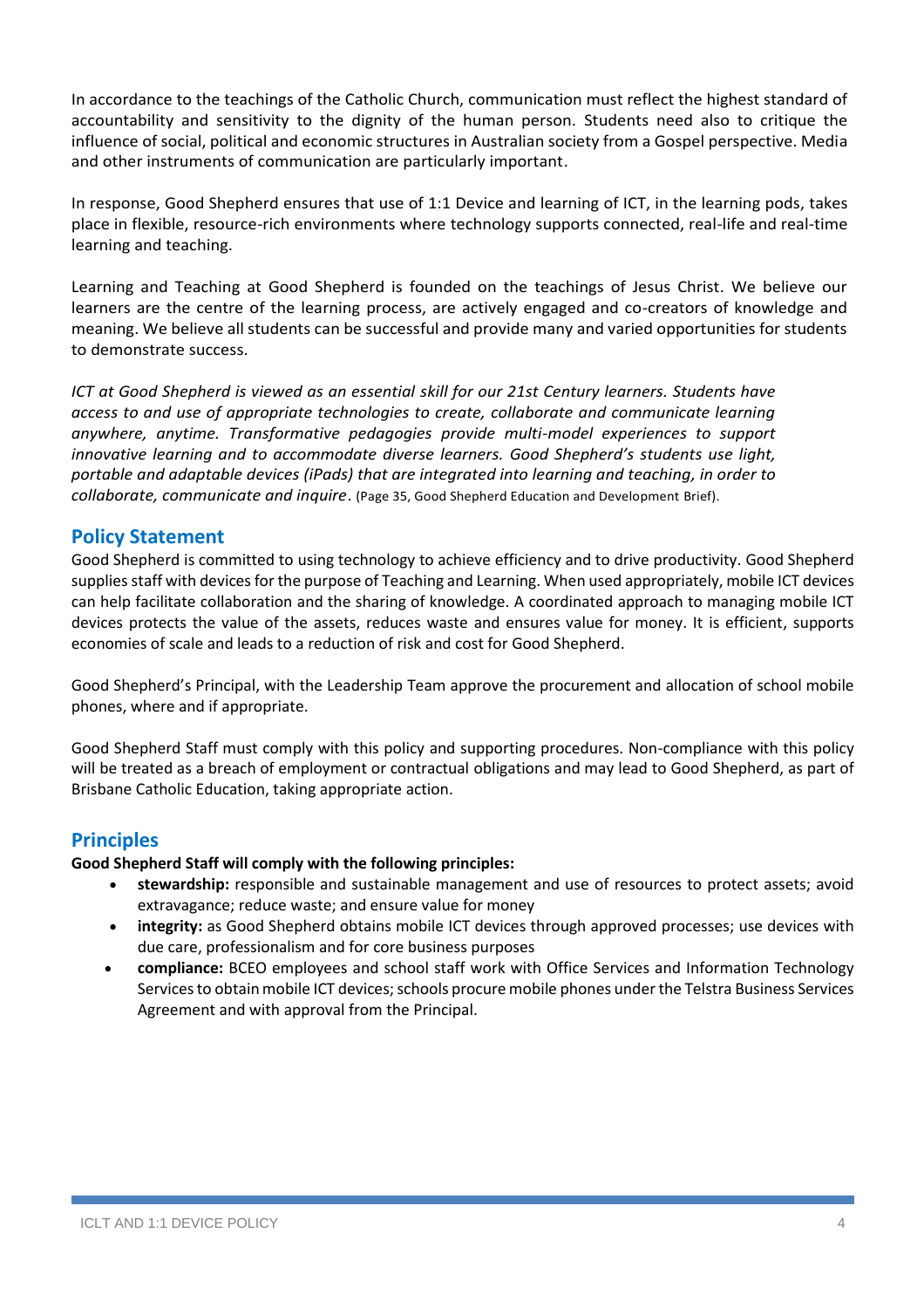# **1:1 Device Program – Good Shepherd**

#### **1:1 Device Program**

Students at Good Shepherd participate in a 1:1 Device Program from Prep to Year 6. Each student will be issued with a school-owned iPad for their educational use whilst enrolled at the school.

#### **1:1 Device Program: The role of the school, students, and parents**

The role of the school, students and parents in Good Shepherd's 1:1 Device Program are outlined below, with the associated actions and responsibilities listed in the following section.

#### *The Role of the School*

The school provides leadership (vision, planning and management) to ensure that the 1:1 Device Program is driven by an educational imperative, focusing on successful learning outcomes and supporting the Good Shepherd's vision for learning. Good Shepherd's leadership will work with staff to create contemporary learning environments that allow students to learn in a variety of ways. This will include engaging teachers in continuous learning to enhance their professional practice. As with all aspects of learning, Good Shepherd values parent and community engagement and the important role this plays in achieving successful outcomes. Good Shepherd plans for and manages the technical environment and functional aspects including security, to ensure the program's success.

#### *The Role of the Student*

Students understand that the primary purpose of the 1:1 Device Program is to support their learning. Students use technology in their learning to investigate, collaborate and communicate in a safe and responsible way that reflects good digital citizenship.

#### *The Role of Parents/Caregivers*

Parents/Caregivers are the first educators of their children and have a vital role to play in their child's learning. Working in partnership with the school will help to ensure the success of the 1:1 Device Program. Parents have an important role in the co-education of their child about issues related to the care of technology and its safe and responsible use. Parent/Caregivers support the school by maintaining an active interest in their child's learning, including understanding how technology is being used to support learning in the classroom and at home, as well as meeting financial obligations associated with the program.

# **School, Student and Parent/Caregiver Responsibilities and Actions**

#### **School Responsibilities and Actions**

The school is responsible for providing leadership for the 1:1 Device Program and school leaders play an integral role in this leadership. Effective leadership plans for and manages considerations related to successful learning; professional practice; parent and community engagement; as well as technical environment and functional aspects. Responsibilities and actions for the school in relation to the 1:1 Device Program include:

#### •**Successful Learning**

- o Creating the conditions that enable the Good Shepherd's vision for learning to be realised through the *Vision and Mission Statements, Dispositions of a Learner, Good Shepherd's Way of Being Community.*
- o Ensuring that the 1:1 Device Program is driven by an educational imperative, focusing on creating learning environments that enable connected, real-life learning, within which technology is used flexibly and innovatively to improve learning.
- o Ensuring alignment with school policies including positive behaviour for learning to support students to use technology safely and responsibly.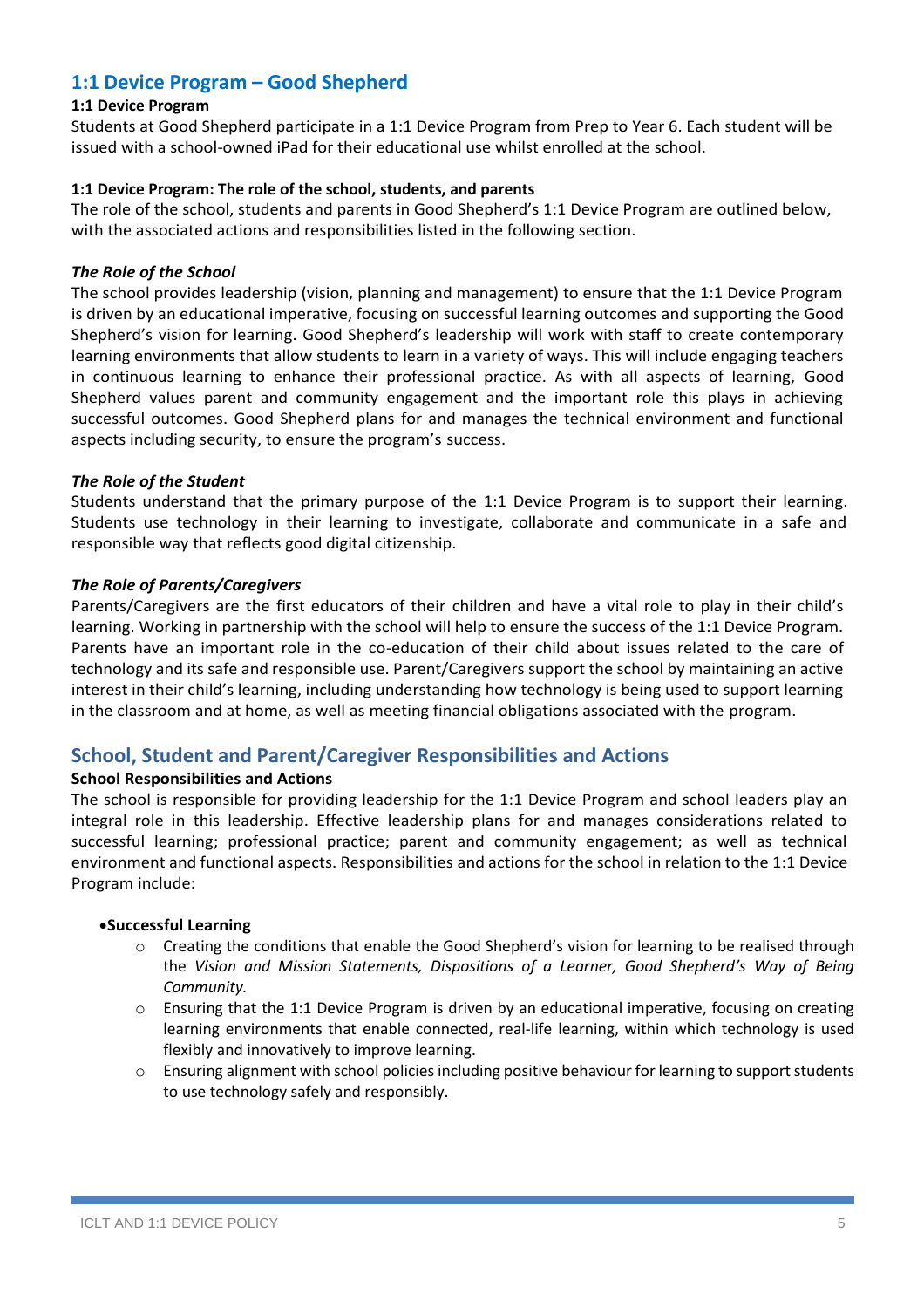#### •**Professional Practice**

- o Ensuring that teachers engage in continuous learning (through professional learning and sharing) to enhance their professional practice and the practices of their students.
- o Ensuring decisions are informed by evidence of impact on learning, including how technology supports students to develop the dispositions necessary for a successful future.

#### • **Parent and Community Engagement**

- $\circ$  Providing parents/caregivers with information that enables them to be involved as key partners in learning, including through the 1:1 Device Program.
- $\circ$  Providing parents with information about the logistics of the 1:1 Device Program, including costs, parent and student responsibilities and related policies and procedures.
- o Providing parents with successful learning outcomes.

#### • **Technical Environment and Functional Aspects**

- o Driving responsible stewardship by ensuring decision-making processes are collaborative, transparent and accountable.
- o Planning for and managing safe and connected learning environments. Elements include ensuring:
	- Appropriate device selection and support, network infrastructure and system access
	- Access to software that will support learning and data management/storage, which adhere to safety and privacy principles
	- **EXECO FIGUREY 1** Technical support to assist students to manage the device and keep itoperational
	- Clear operational procedures including the right to inspect the device andthose which support the teacher to manage technology in the learning pod.

#### **Student Responsibilities and Actions**

Student responsibilities and actions in relation to the 1:1 Device Program include:

#### **Educational Purpose**

- $\circ$  Being active participants in their learning and using their device for educational purposes. This extends to the use of the school network, including the Internet and all associated infrastructure as well as ensuring that non educational software (where permitted) or data, does not inhibit the use of the device as a learning tool.
- $\circ$  The device is provided as a tool to assist student learning both at school and at home. The device is provided as a tool to assist learning and should be used for educational purposes only.
- $\circ$  The device comes pre-installed by Good Shepherd with all the necessary software for student use. Only School approved and legally obtained software is to be stored on the device. Devices found to contain unapproved content or software will be subject to an investigation by Good Shepherd.
- $\circ$  or incidents of misuse or inappropriate use, students will be subject to revisiting the acceptable use statement, as well as the loss of the privilege of the use of the iPad.
- o The School will not be responsible for the loss of any data.
- o All non-educational software and data should be stored on the students' private home device.
- o Students are encouraged to use their device for learning tasks only.

#### **Using Technology Safely and Responsibly**

- o Complying with all elements of the school's *Acceptable Use of Computer and Internet* Resources policy and the Good Shepherd School's *Positive Behaviour for Learning policy* to ensure the safe and responsible use of technology including:
	- Applying personal safety practices by keeping personal information privateand securing digital information (e.g., passwords).
	- Reporting unsafe behaviours to Good Shepherd's staff.
	- Using technology ethically (e.g., not accessing or sending content to bully or defame others or that is illegal, dangerous or offensive).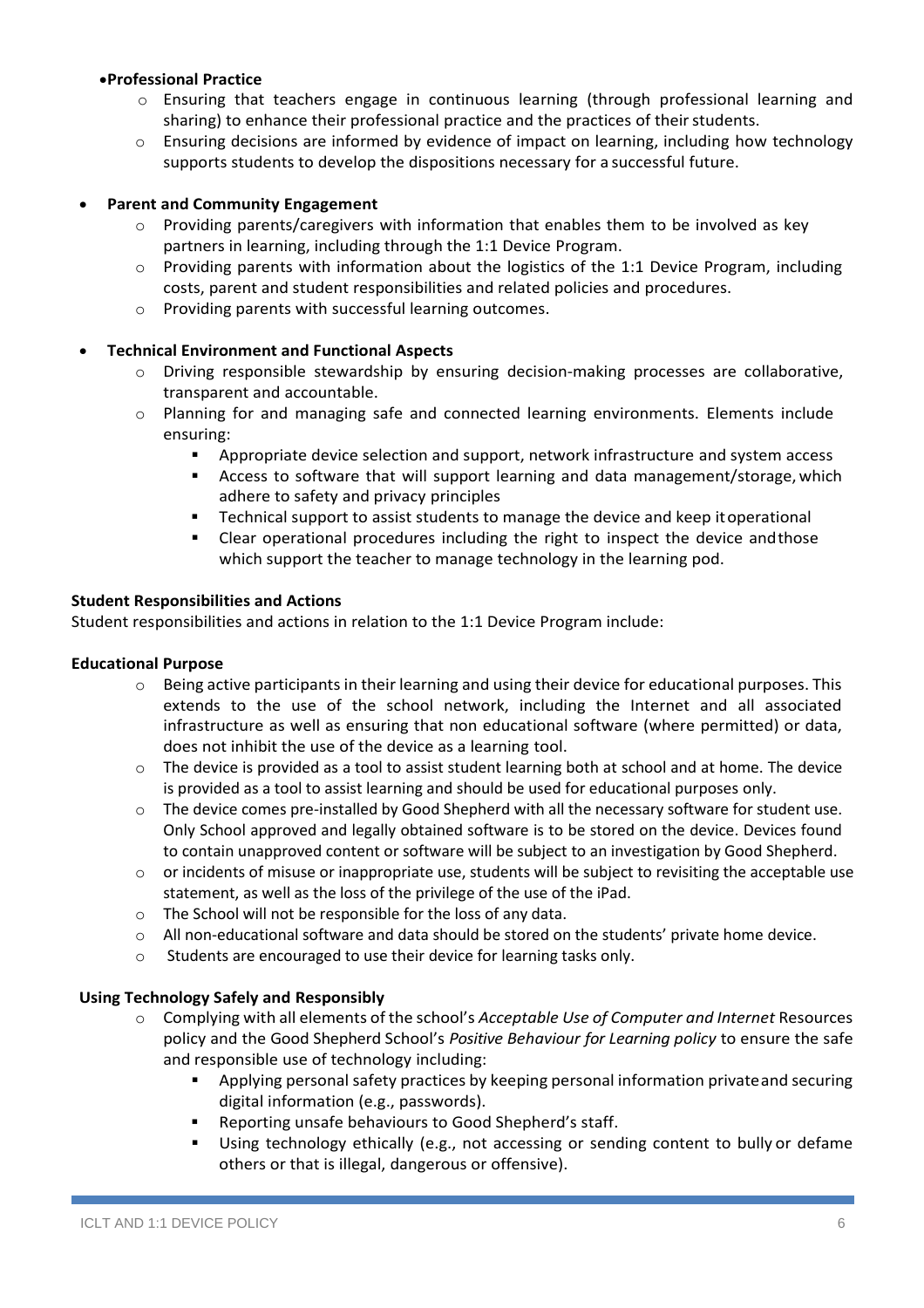**Engaging in appropriate practices to recognise the intellectual property (including** copyright) of themselves and others. This extends to only installing/storing appropriately licensed software (and material e.g., downloads) on the device.

#### **Accessing Good Shepherd's Wireless Network and Internet Services**

- The use of Good Shepherd's School Wireless Network and all associated infrastructure are available for educational use only.
- While onsite, the Internet is only to be accessed through the School's Wireless Network.
- No other internet enabled device to be used to access either school's Wireless Network or to access the internet.
- The downloading of large files is not permitted due to bandwidth restrictions.
- Specific network settings are not to be removed or altered as this could affect the connection to Internet Services.

#### **Device Management and Security**

- o Complying with all elements of the school's *Acceptable Use of ICLT Devices and Internet Resources Policy.*
- o Bringing the device to school each day ready forlearning:
	- Fully charged and operational.
	- Students seek support to resolve technical problems according to school procedures
	- Clean, clearly labelled with Good Shepherd's authorised identification.
- o Keeping the device safe and secure at all times, including:
	- Following Good Shepherd's and the Learning Pod rules for the use, transport and storage of devices.
	- **•** Transporting the device in the designated protective casing, and placing it safely in school bags whilst travelling to and from school;
	- Reporting to the school instances of loss, damage or theft of the device as soon as possible (police report may be required).
	- Only using the device with clean hands and in areas free from food or drink.
	- Ensuring device is charged and in a secure place at home
- $\circ$  Managing the device in alignment with Good Shepherd's positive behaviour policy, including:
	- Accessing the internet only through the wireless network when at school
	- Maintaining the network setting required to connect to the school network without alteration, unless directed to do so by the school
	- Backing up data and updating software as recommended/directed by the school.

#### **Parent/Caregiver Responsibilities and Actions**

Responsibilities and actions for parents in relation to the 1:1 Device Program include:

#### **Educational Purpose**

o Maintaining an active interest in the school's educational moving forward strategy by understanding how technology is accessed in the  $21<sup>st</sup>$  Century to support learning.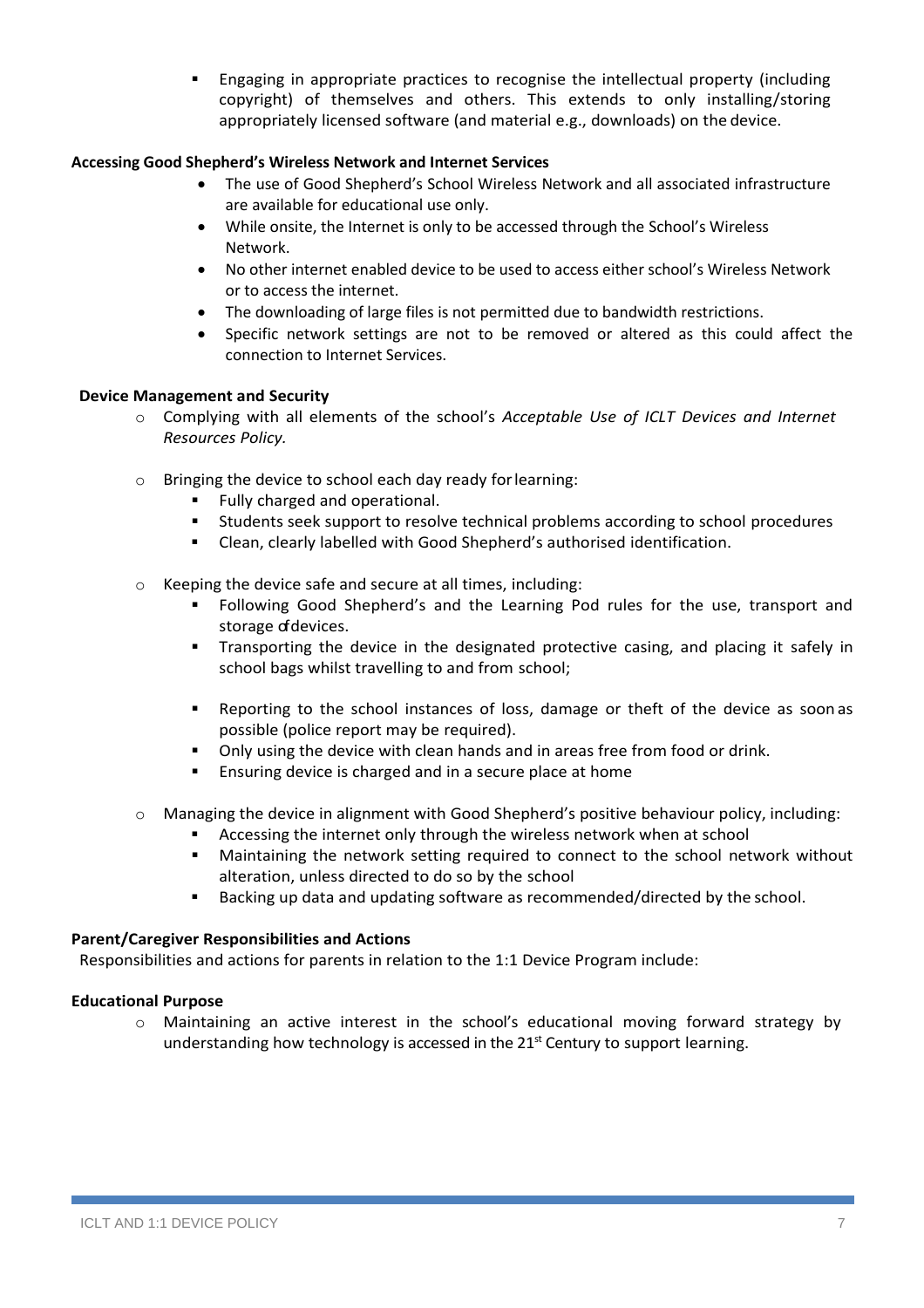#### **Using Technology Safely and Responsibly**

Supporting the care and responsible use of technology by parents:

- $\circ$  Working alongside the school to educate parents about safety and responsible use of technology.
- $\circ$  Monitoring the use of the device outside of school including internet access.
- o Supporting and reinforcing school policies and procedures including:
	- *Acceptable Use of Computer*
	- *Positive Behaviour for Learning Policy*
	- Operational procedures and responsibilities in relation to the 1:1 Device Program including ensuring safe and secure storage of the device
	- Acknowledging Good Shepherd's right to inspect the device.

#### **Device Management & Security**

- o Ensuring students comply with all elements of the school's *Acceptable Use ofICLT Devices and Internet Resources Policy.*
- $\circ$  Ensure devices are returned to the school at the end of the school year if the student leaves the school or at the school's request.
- o Only school authorized accounts to be used on the device.

#### **Financial Responsibility**

Meeting financial obligations related to the 1:1 Device Program.

- iPads will be issued to students on a three-year program. Devices will be owned by the school and will be handed back to the school at the end of the three years or if astudent leaves prior to the end of the three-year period.
- All educational applications (APPS) will be purchased and owned by the school and will be installed at school.
- Cost of device, protective covering and insurance is calculated across thethree-year period and applied as a line item on the school fees statement.
- In the unlikely event that the iPad needs to be replaced, due to theft or accidental damage, an excess fee of **up to \$500** is payable by parents to cover the loss. (As quoted by Catholic Church Insurance)

# **Information Technology Acceptable Use Policy**

# **Purpose**

The purpose of this policy is to describe Brisbane Catholic Education's (BCE) standards of acceptable use of BCE's information technology (IT) resources, including facilities, information, systems, networks and devices.

This policy applies to all access to BCE data and systems and to all users, including employees, contractors, thirdparties, volunteers, students, parents and guardians.

This policy must be read in conjunction with: Information Security policy; Privacy policy; Recordkeeping policy; Social Media policy; Acceptable Use and Code of Conduct.

# **Rationale**

The use of IT resources enables BCE to meet its business objectives. If IT resources are used unacceptably, this may result in exposure to security threats, potential non-compliance with the law or reputational damage to BCE.